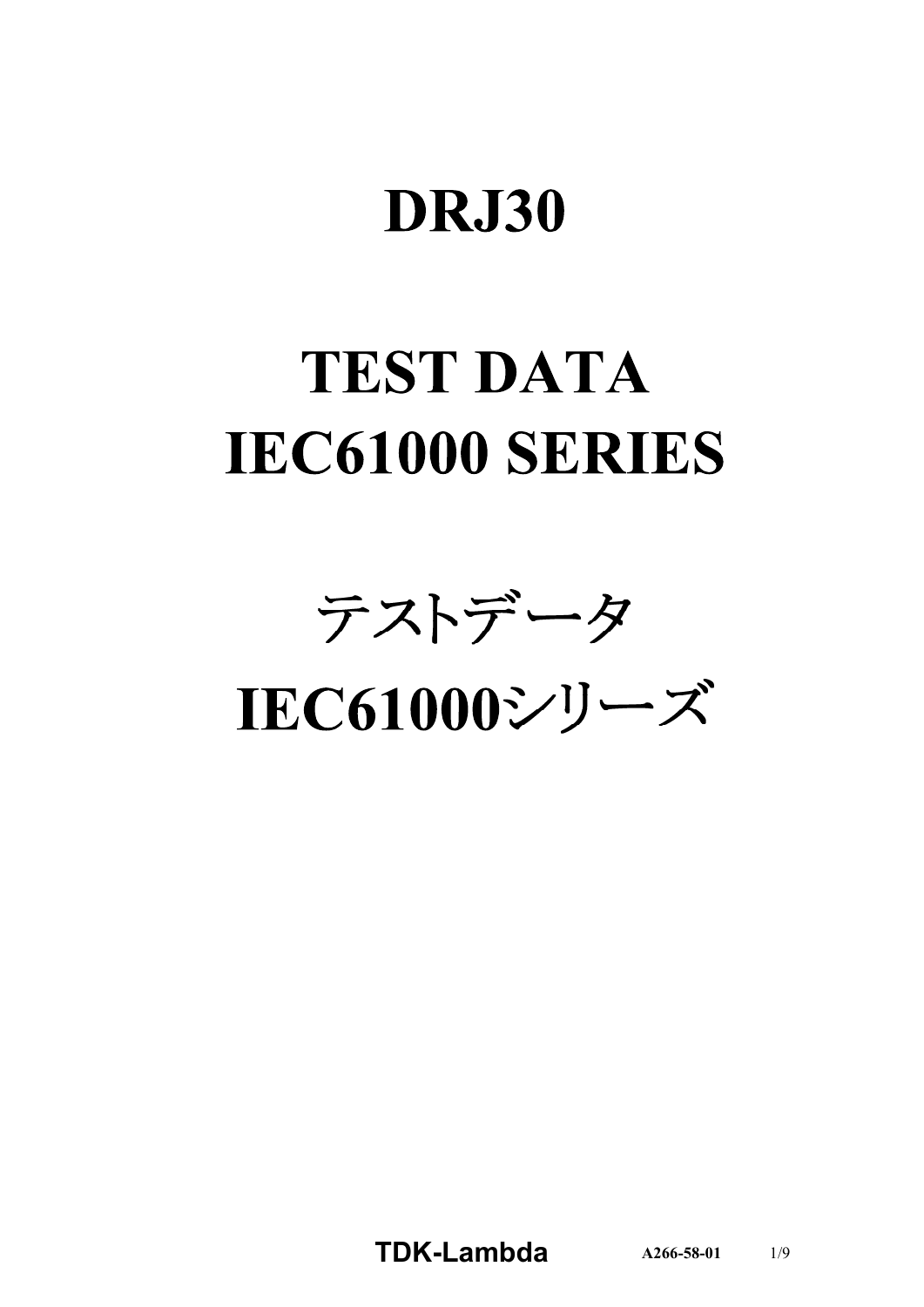# *DRJ30*

### **INDEX**

|                                  |                                                                                      | <b>PAGE</b>   |
|----------------------------------|--------------------------------------------------------------------------------------|---------------|
|                                  | 1. 静電気放電イミュニティ試験 ……………………………………………………………                                             | $\mathcal{R}$ |
|                                  | Electrostatic Discharge Immunity Test (IEC61000-4-2)                                 |               |
| 2.                               | 放射性無線周波数電磁界イミュニティ試験 ………………………………………………… 4                                            |               |
|                                  | Radiated Radio-Frequency Electromagnetic Field Immunity Test (IEC61000-4-3)          |               |
| 3.                               | 電気的ファーストトランジェントバーストイミュニティ試験 …………………………………                                            | $\varsigma$   |
|                                  | Electrical Fast Transient / Burst Immunity Test (IEC61000-4-4)                       |               |
|                                  | 4. サージイミュニティ試験 ……………………………………………………………                                               | 6             |
|                                  | Surge Immunity Test (IEC61000-4-5)                                                   |               |
| 5.                               | 伝導性無線周波数電磁界イミュニティ試験 ………………………………………………                                               | 7             |
|                                  | Conducted Disturbances Induced by Radio-Frequency Field Immunity Test (IEC61000-4-6) |               |
| 6.                               | 電力周波数磁界イミュニティ試験 ………………………………………………………                                                | 8             |
|                                  | Power Frequency Magnetic Field Immunity Test (IEC61000-4-8)                          |               |
| $7_{\scriptscriptstyle{\ddots}}$ | 電圧ディップ、瞬停イミュニティ試験 ……………………………………………………                                               | 9             |
|                                  | Voltage Dips, Short Interruptions Immunity Test (IEC61000-4-11)                      |               |

使用記号 Terminology Used

|                        | FG …… フレームグラウンド                         | Frame GND                        |
|------------------------|-----------------------------------------|----------------------------------|
|                        | ( <del>↓</del> ) ・・・・・・・保護接地用端子(PE端子) ― | PE(Protective earthing) terminal |
|                        | I. ・・・・・・・ ライブライン                       | Live line                        |
|                        | N …… ニュートラルライン                          | Neutral line                     |
| <del>〃</del> ・・・・・・ 接地 |                                         | Earth                            |
| $+V$ + $HH$            |                                         | $+$ Output                       |
| -V …… - 出力             |                                         | - Output                         |

※ 当社標準測定条件における結果であり、参考値としてお考え願います。

Test results are reference data based on our standard measurement condition.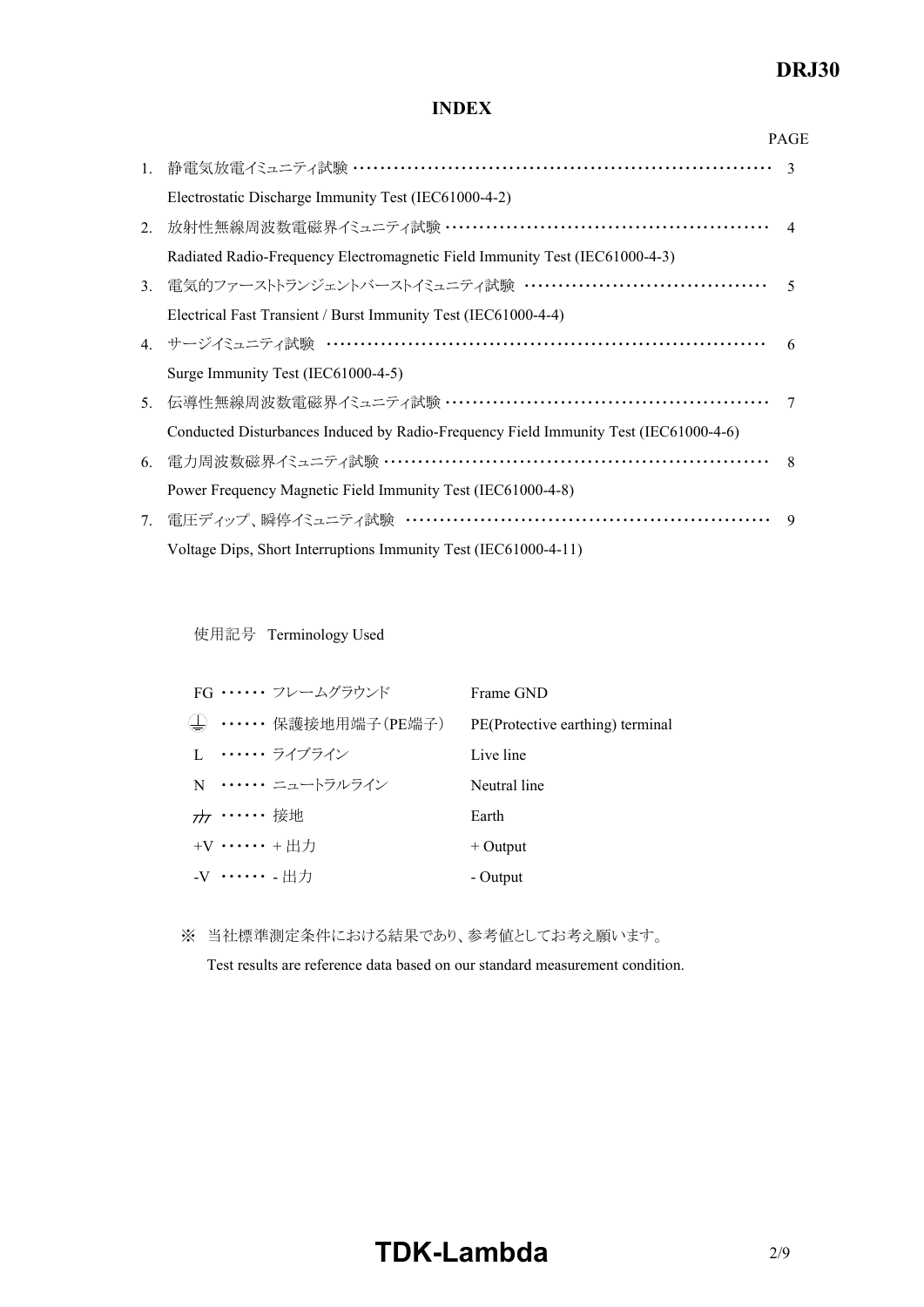## **1. Electrostatic Discharge Immunity Test (IEC6100042)**

**MODEL : DRJ30**



#### **(4) Acceptable Conditions**

1.入力再投入を必要とする一時的な機能低下のない事 Must not have temporary function degradation that requires input restart. 2.試験後の出力電圧は初期値から変動していない事

The output voltage must be within the regulation of specification after the test.

3.発煙・発火のない事

Smoke and fire are not allowed.

#### **(5) Test Result**

| Contact Discharge (kV) | DRJ30-24-1  | Air Discharge(kV) |
|------------------------|-------------|-------------------|
|                        | <b>PASS</b> |                   |
|                        | <b>PASS</b> |                   |

| DRJ30-24-1  |  | Air Discharge(kV) | DRJ30-24-1  |
|-------------|--|-------------------|-------------|
| <b>PASS</b> |  |                   | <b>PASS</b> |
| <b>PASS</b> |  |                   | <b>PASS</b> |
|             |  |                   | <b>PASS</b> |

# **TDK-Lambda** 3/9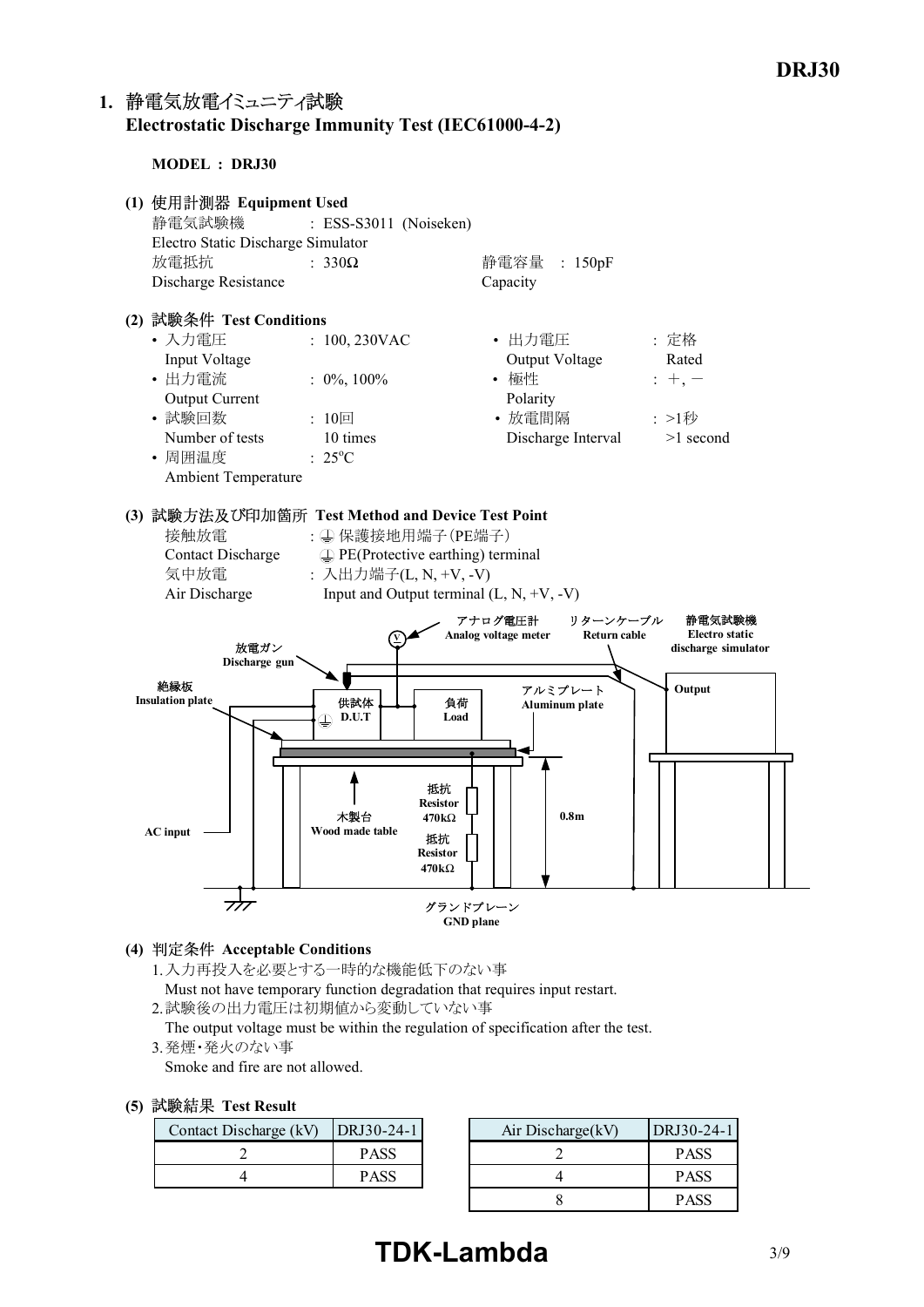## 2. 放射性無線周波数電磁界イミュニティ試験 **Radiated RadioFrequency Electromagnetic Field Immunity Test (IEC6100043)**

**MODEL : DRJ30**

| (1) | 使用計測器 Equipment Used              |                           |
|-----|-----------------------------------|---------------------------|
|     | シグナルジェネレータ Signal Generator       | : N5181A (Agilent)        |
|     | パワーアンプシステム Power Amplifier System | : CBA $1G-250$ (Teseq)    |
|     |                                   | : AS0104-55/55 (Milmega)  |
|     | 電界センサ Electric Field Sensor       | : HI-6005 (Holaday)       |
|     | バイログアンテナ Bilog Antenna            | : VALP9118E (Schwarzbeck) |
|     |                                   | $: 3117$ (ETS Lindgren)   |
|     |                                   |                           |

| (2) 試験条件 Test Conditions        |                                                     |                            |                          |
|---------------------------------|-----------------------------------------------------|----------------------------|--------------------------|
| • 入力電圧                          | : $100, 230$ VAC                                    | • 出力電圧                     | : 定格                     |
| Input Voltage                   |                                                     | Output Voltage             | Rated                    |
| • 出力電流                          | $: 0\%, 100\%$                                      | • 振幅変調                     | $: 80\%, 1kHz$           |
| <b>Output Current</b>           |                                                     | Amplitude Modulated        |                          |
| • 偏波                            | : 水平、垂直                                             | • 周囲温度                     | $\div$ 25 <sup>o</sup> C |
| Wave Angle                      | Horizontal and Vertical                             | <b>Ambient Temperature</b> |                          |
| • スイープ·コンディション: 1.0%ステップ、0.5秒保持 |                                                     | • 距離                       | $\therefore$ 3.0m        |
| Sweep Condition                 | $1.0\%$ step up, 0.5 seconds hold                   | <b>Distance</b>            |                          |
| • 試験方向                          | : 上下、左右、前後                                          |                            |                          |
| Test Angle                      | Top/Bottom, Both Sides, Front/Back                  |                            |                          |
| • 電磁界周波数                        | : $80 - 1000$ MHz, $1.4 - 2.0$ GHz, $2.0 - 2.7$ GHz |                            |                          |
| Electromagnetic Frequency       |                                                     |                            |                          |

#### **(3) Test Method**



#### **(4) Acceptable Conditions**

- 1.試験中、5%を超える出力電圧の変動のない事 The regulation of output voltage must not exceed 5% of initial value during test. 2.試験後の出力電圧は初期値から変動していない事
- The output voltage must be within the regulation of specification after the test. 3.発煙・発火のない事
- Smoke and fire are not allowed.

#### **(5) Test Result**

| Radiation Field Strength (V/m) | Electromagnetic Frequency | DRJ30-24-1  |  |  |  |  |
|--------------------------------|---------------------------|-------------|--|--|--|--|
|                                | $2.0 \sim 2.7$ GHz        | <b>PASS</b> |  |  |  |  |
|                                | $1.4\sim2.0$ GHz          | <b>PASS</b> |  |  |  |  |
|                                | $80\sim1000$ MHz          | PASS        |  |  |  |  |

# **TDK-Lambda** 4/9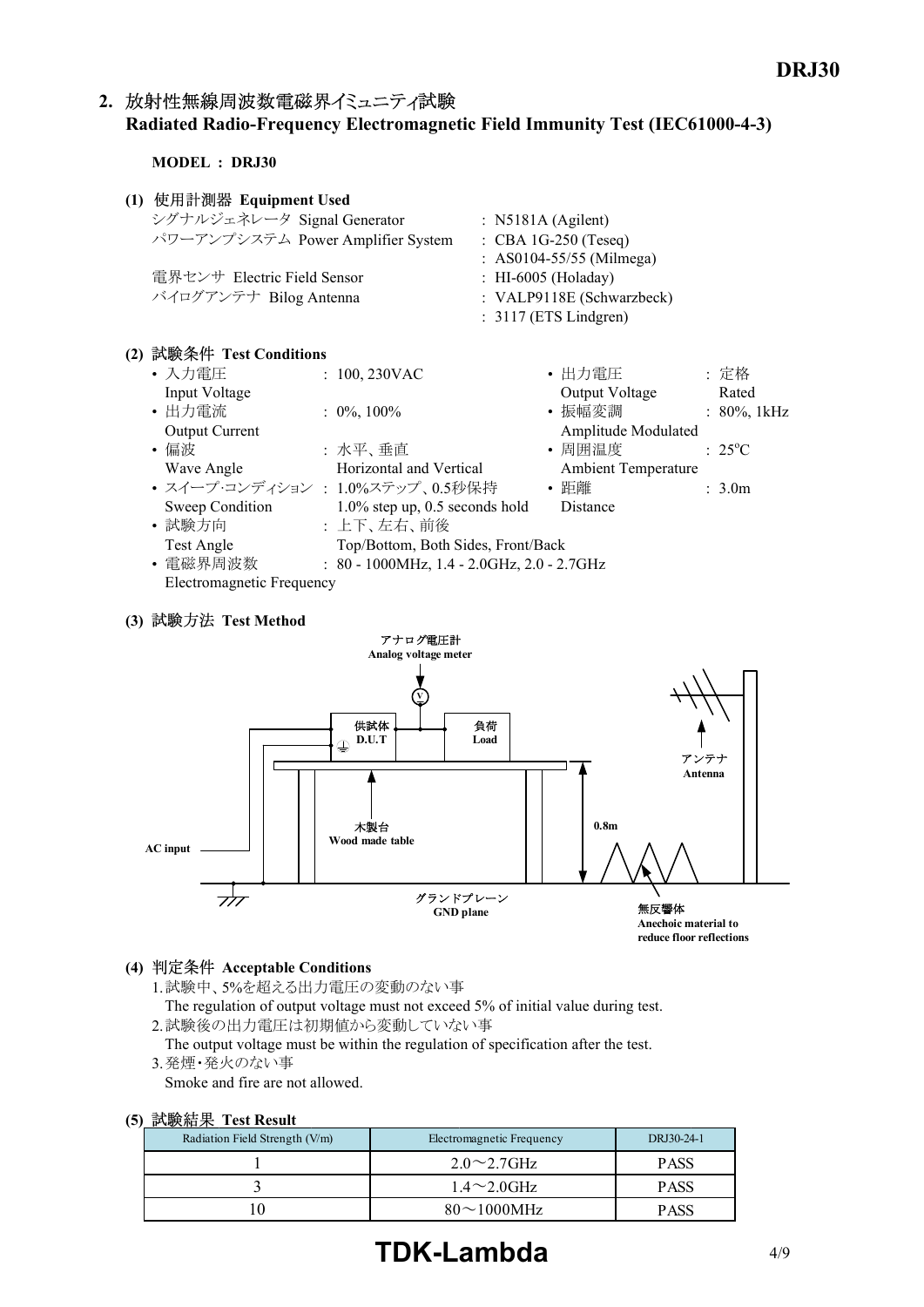## 3. 電気的ファーストトランジェントバーストイミュニティ試験 **Electrical Fast Transient / Burst Immunity Test (IEC6100044)**

#### **MODEL : DRJ30**

- **(1) Equipment Used** EFT/B発生器 : FNSAX3 (Noiseken) EFT/B Generator
- **(2) Test Conditions**

| • 入力電圧                | : $100, 230 \text{VAC}$ | :定格<br>• 出力電圧                      |
|-----------------------|-------------------------|------------------------------------|
| Input Voltage         |                         | Output Voltage<br>Rated            |
| • 出力電流                | $: 0\%, 100\%$          | • 試験時間<br>: 1分間                    |
| <b>Output Current</b> |                         | 1 minute<br><b>Test Time</b>       |
| • 極性                  | $: +, -$                | • 周囲温度<br>$\div$ 25 <sup>o</sup> C |
| Polarity              |                         | <b>Ambient Temperature</b>         |
| • 試験回数                | $: 1 \square$           | • パルス周波数<br>: 5kHz                 |
| Number of Test        | 1 time                  | Pulse Frequency                    |
| • バースト期間              | $: 15$ msec             | • パルス個数<br>: 75 <sub>pcs</sub>     |
| <b>Burst Time</b>     |                         | Number of Pulse                    |
| • バースト周期              | $\therefore$ 300 msec   |                                    |
| <b>Burst Cycle</b>    |                         |                                    |

# **(3) Test Method and Device Test Point**



**(4) Acceptable Conditions**

1.入力再投入を必要とする一時的な機能低下のない事 Must not have temporary function degradation that requires input restart.

2.試験後の出力電圧は初期値から変動していない事

The output voltage must be within the regulation of specification after the test. 3.発煙・発火のない事

Smoke and fire are not allowed.

**(5) Test Result**

| Test Voltage (kV) | DRJ30-24-1  |
|-------------------|-------------|
| 0.5               | <b>PASS</b> |
|                   | <b>PASS</b> |
|                   | <b>PASS</b> |

# **TDK-Lambda** 5/9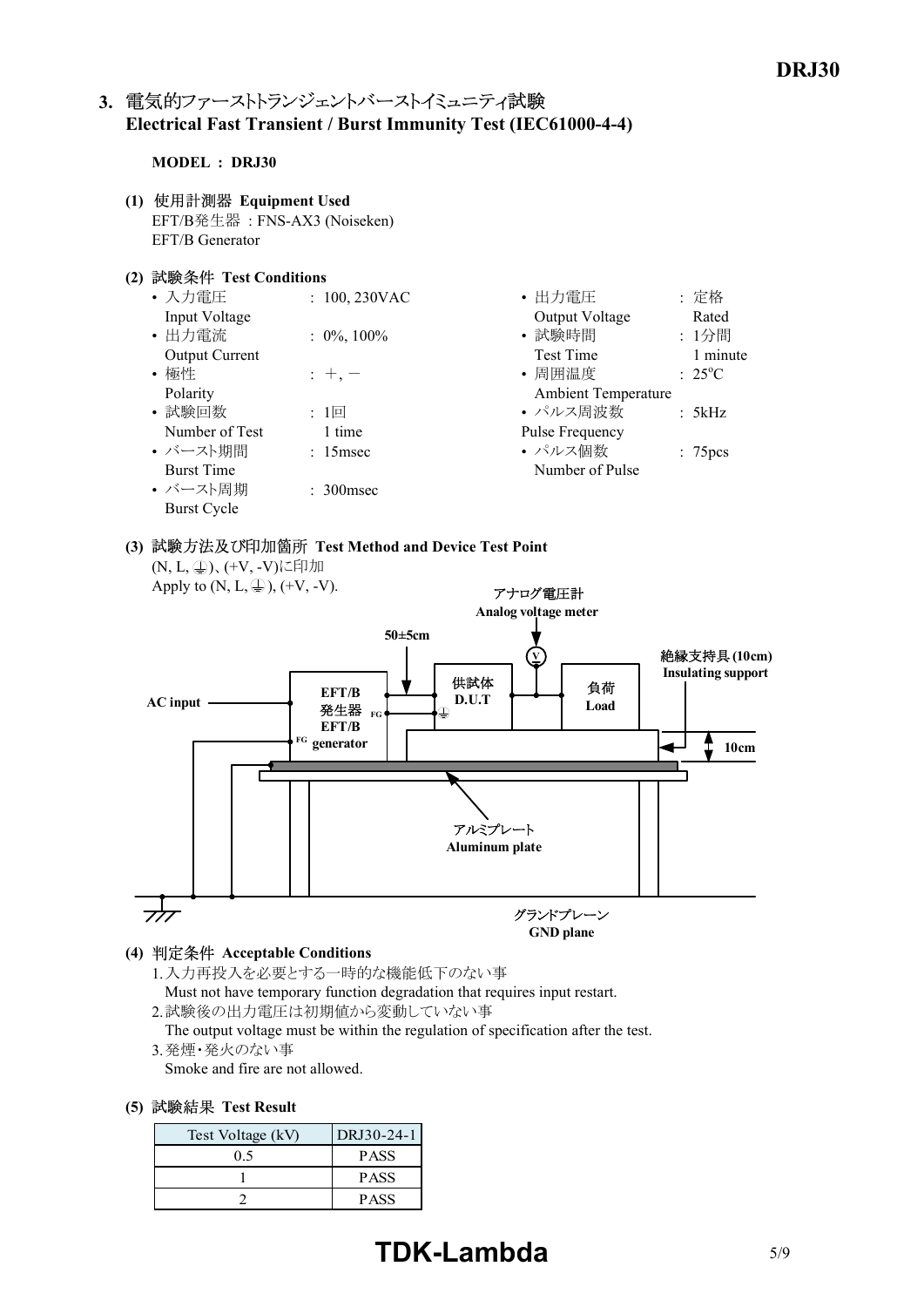## **4. Surge Immunity Test (IEC6100045)**

**MODEL : DRJ30**

| (1) 使用計測器 Equipment Used<br>サージ発生器 : LSS-15AX (Noiseken)<br><b>Surge Generator</b><br>結合インピーダンス : コモン 12Ω<br>Coupling Impedance Common<br>ノーマル 20<br>Normal                                 | 結合コンデンサ : コモン<br>$9\mu F$<br>Common<br>Coupling Capacitance<br>ノーマル 18µF<br>Normal                                                                                                                   |
|---------------------------------------------------------------------------------------------------------------------------------------------------------------------------------------------|------------------------------------------------------------------------------------------------------------------------------------------------------------------------------------------------------|
| (2) 試験条件 Test Conditions<br>• 入力電圧<br>$: 100, 230$ VAC<br>Input Voltage<br>• 出力電流<br>$: 0\%$ , 100%<br><b>Output Current</b><br>• 極性<br>$+,-$<br>Polarity<br>• 位相<br>$: 0, 90$ deg<br>Phase | : 定格<br>• 出力電圧<br>Output Voltage<br>Rated<br>• 試験回数<br>: 5回<br>Number of Tests<br>5 times<br>• モード<br>: コモン、ノーマル<br>Mode<br>Common and Normal<br>• 周囲温度<br>$\div$ 25°C<br><b>Ambient Temperature</b> |

**(3) Test Method and Device Test Point** コモンモード (N-(4), L-(4) 及びノーマルモード (N-L) に印加 Apply to Common mode  $(N-\textcircled{1})$ , L- $\textcircled{1})$  and Normal mode (N-L).



- **(4) Acceptable Conditions**
	- 1.入力再投入を必要とする一時的な機能低下のない事 Must not have temporary function degradation that requires input restart.
	-
	- 2.試験後の出力電圧は初期値から変動していない事
	- The output voltage must be within the regulation of specification after the test. 3.発煙・発火のない事
	- Smoke and fire are not allowed.

|  | (5) 試験結果 Test Result |  |  |
|--|----------------------|--|--|
|--|----------------------|--|--|

| Common            |             |  | Normal            |
|-------------------|-------------|--|-------------------|
| Test Voltage (kV) | DRJ30-24-1  |  | Test Voltage (kV) |
| 0.5               | <b>PASS</b> |  | 0.5               |
|                   | <b>PASS</b> |  |                   |
|                   | <b>PASS</b> |  |                   |
|                   | <b>PASS</b> |  |                   |

|             | Normal            |             |  |
|-------------|-------------------|-------------|--|
| DRJ30-24-1  | Test Voltage (kV) | DRJ30-24-1  |  |
| <b>PASS</b> | 05                | <b>PASS</b> |  |
| <b>PASS</b> |                   | <b>PASS</b> |  |
| <b>PASS</b> |                   | <b>PASS</b> |  |
|             |                   |             |  |

# **TDK-Lambda** 6/9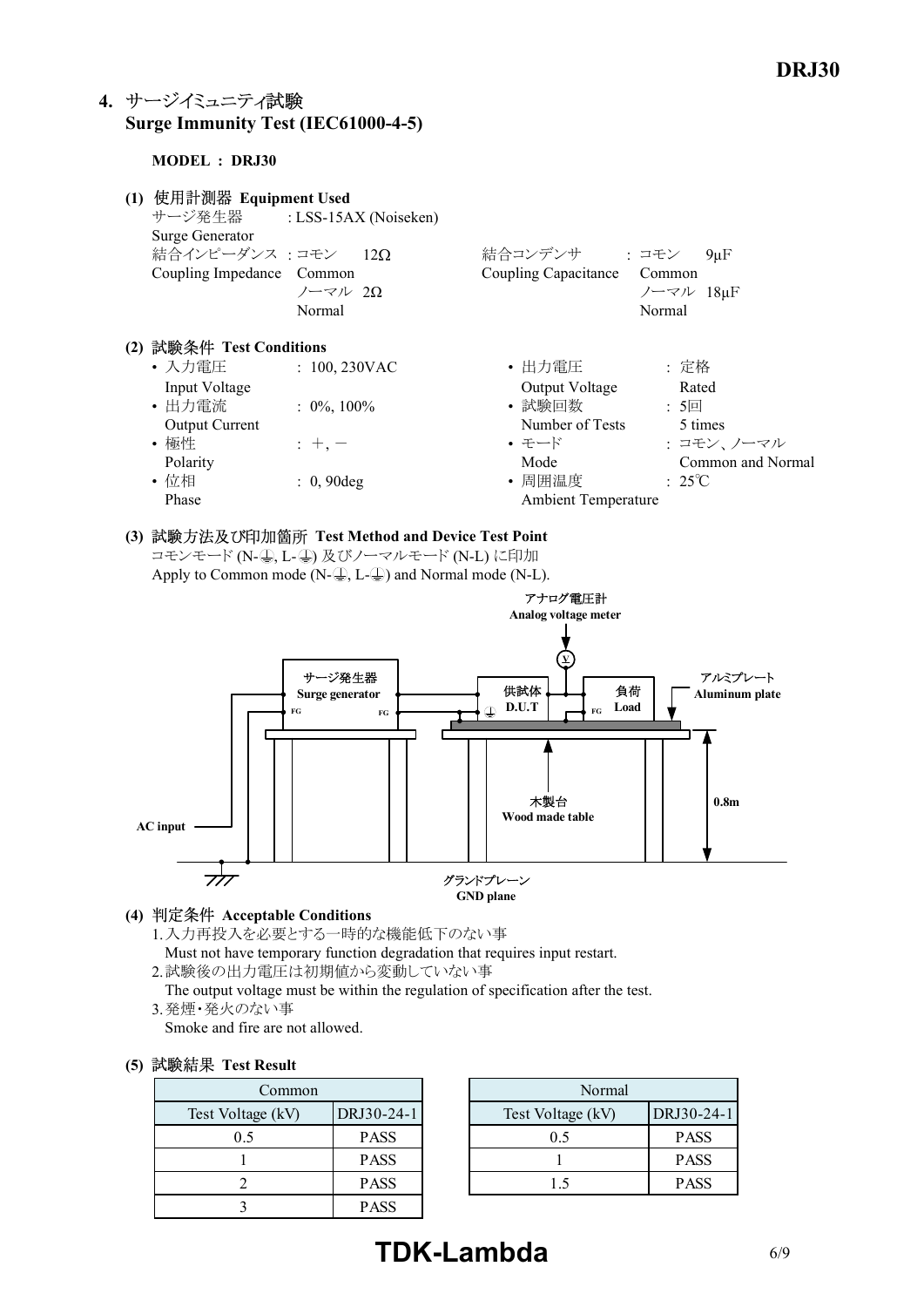## 5. 伝導性無線周波数電磁界イミュニティ試験 **Conducted Disturbances Induced by RadioFrequency** Field Immunity Test (IEC61000-4-6)

**MODEL : DRJ30**

**(1) Equipment Used**

RF パワーアンプ : 116FC-CE (Kalmus) RF Power Amplifier シグナルジェネレータ : N5181A (Agilent) Signal Generator 結合/減結合ネットワーク CDN1 : CDN M2 (Schaffner), CDN2 : CDN M3 (Schaffner) Coupling De-Coupling Network (CDN)

#### **(2) Test Conditions**

| • 入力電圧                          | : $100, 230 \text{VAC}$           | • 出力電圧                    | : 定格               |
|---------------------------------|-----------------------------------|---------------------------|--------------------|
| Input Voltage                   |                                   | Output Voltage            | Rated              |
| • 出力電流                          | $: 0\%, 100\%$                    | • 電磁界周波数                  | $: 150kHz - 80MHz$ |
| <b>Output Current</b>           |                                   | Electromagnetic Frequency |                    |
| • 周囲温度                          | $\cdot$ 25°C                      |                           |                    |
| Ambient Temperature             |                                   |                           |                    |
| • スイープ·コンディション: 1.0%ステップ、0.5秒保持 |                                   |                           |                    |
| Sweep Condition                 | $1.0\%$ step up, 0.5 seconds hold |                           |                    |
|                                 |                                   |                           |                    |

**(3) Test Method and Device Test Point** (N, L, 4)、(+V, -V)に印加



#### **(4) Acceptable Conditions**

- 1.試験中、5%を超える出力電圧の変動のない事
- The regulation of output voltage must not exceed 5% of initial value during test.
- 2.試験後の出力電圧は初期値から変動していない事

The output voltage must be within the regulation of specification after the test. 3.発煙・発火のない事

Smoke and fire are not allowed.

#### **(5) Test Result**

| Voltage Level (V) | DRJ30-24-1  |
|-------------------|-------------|
|                   | <b>PASS</b> |
|                   | <b>PASS</b> |
|                   | <b>PASS</b> |

# **TDK-Lambda** 7/9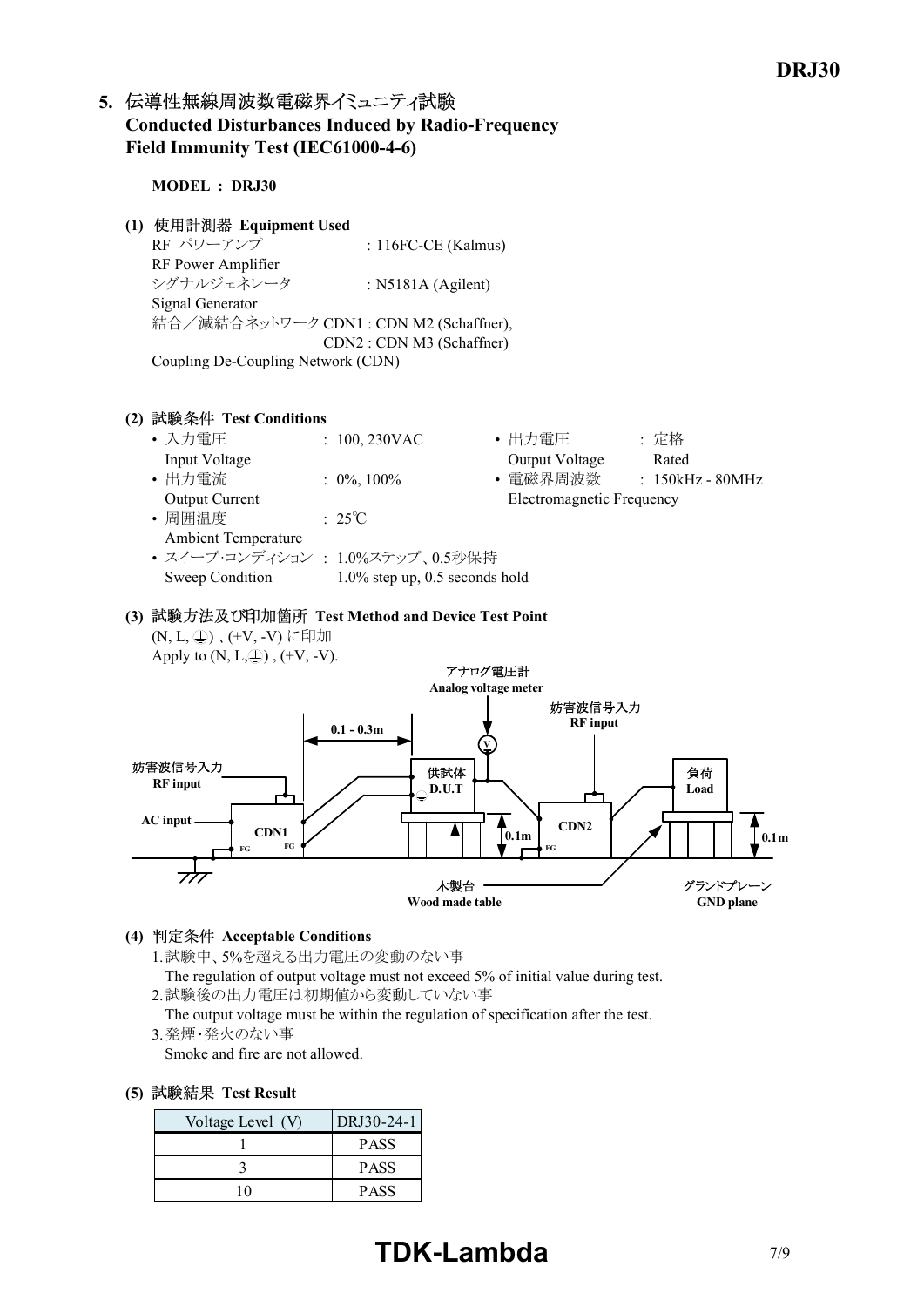## 6. 電力周波数磁界イミュニティ試験 **Power Frequency Magnetic Field Immunity Test (IEC6100048)**

#### **MODEL : DRJ30**

- **(1) Equipment Used**
	- ACパワーソース : AA2000XG (Takasago) AC Power Source ヘルムホルツコイル : HHS5215 (Spulen) Helmholts Coil

#### **(2) Test Conditions**

| : $100, 230 \text{VAC}$ | • 出力電圧             | : 定格                                  |
|-------------------------|--------------------|---------------------------------------|
|                         | Output Voltage     | Rated                                 |
| $: 0\%, 100\%$          | • 印加磁界周波数          | : 50Hz                                |
|                         | Magnetic Frequency |                                       |
| $\div$ 25°C             | • 印加方向             | :X, Y, Z                              |
|                         | Direction          |                                       |
| : 10秒以上(各方向)            |                    |                                       |
|                         |                    |                                       |
|                         |                    | More than 10 seconds (each direction) |

#### **(3) Test Method**



#### **(4) Acceptable Conditions**

1.試験中、5%を超える出力電圧の変動のない事

The regulation of output voltage must not exceed 5% of initial value during test. 2.試験後の出力電圧は初期値から変動していない事

The output voltage must be within the regulation of specification after the test. 3.発煙・発火のない事

Smoke and fire are not allowed.

#### **(5) Test Result**

| Magnetic Field Strength $(A/m)$ | DRJ30-24-1  |
|---------------------------------|-------------|
|                                 | <b>PASS</b> |
|                                 | <b>PASS</b> |
| 10                              | <b>PASS</b> |
|                                 | <b>PASS</b> |

# **TDK-Lambda** 8/9